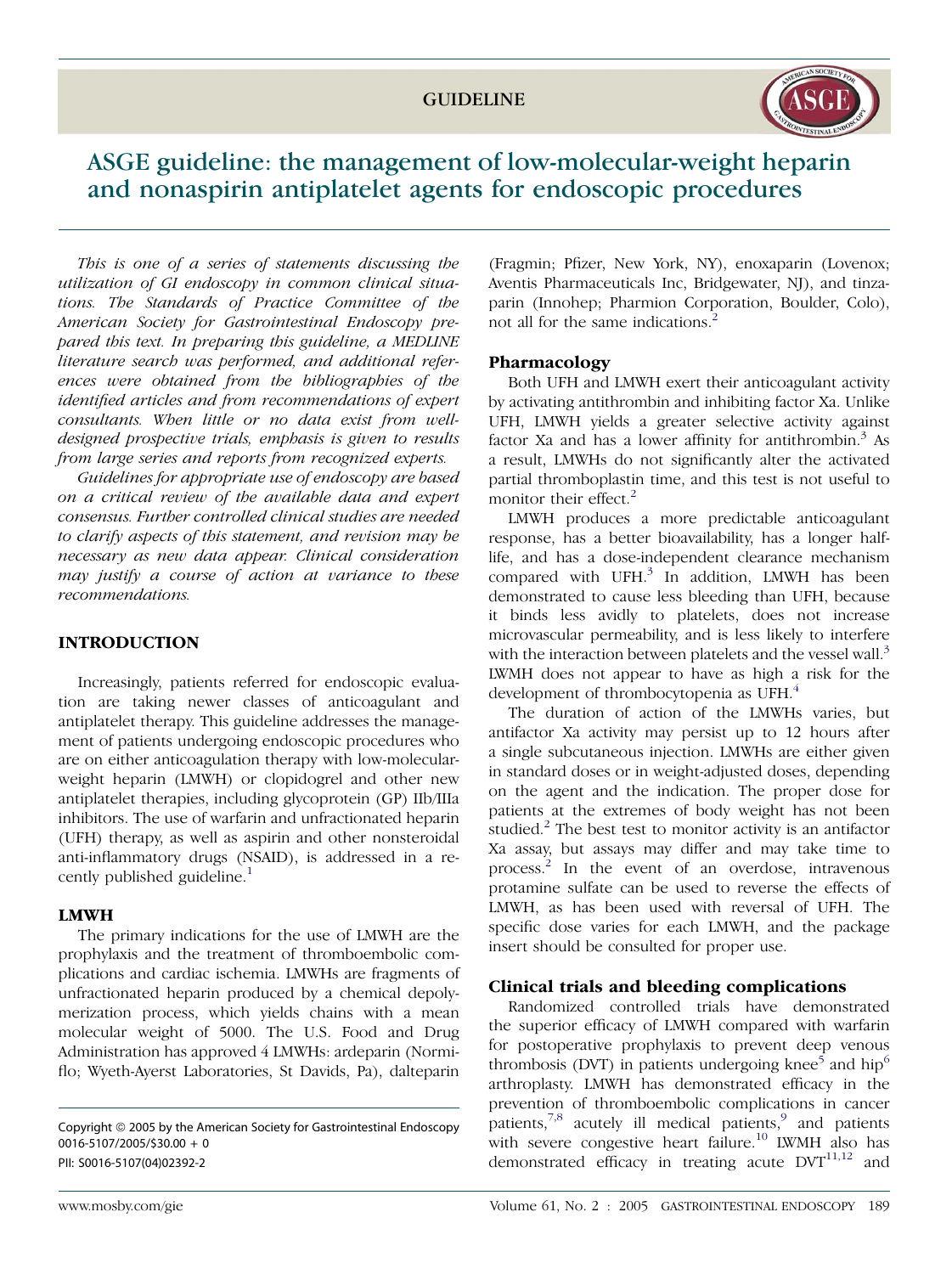pulmonary embolism, $13$  and in patients with an acute coronary syndrome.[14-16](#page-4-0) Chronic DVT patients also can be managed safely and effectively with outpatient LMWH.<sup>[17](#page-5-0)</sup>

There have been no clinical trials to assess the efficacy of LMWH to prevent thromboembolic complications in patients with chronic atrial fibrillation (AF). Patients with chronic AF at the highest risk for stroke include those with a history of prior stroke, transient ischemic attack, or systemic embolism; systolic blood pressure greater than 160 mm Hg; left ventricular dysfunction; or women older than 75 years[.18](#page-5-0) In support of the need for continued anticoagulation, a retrospective review of AF patients in whom anticoagulation was adjusted before endoscopy or bronchoscopy suggested a higher incidence of thromboembolism compared with patients who had no interruption in their anticoagulation. Overall, the 30-day risk for stroke in AF patients with adjusted anticoagulation was 1.06%, with complex patients with AF having the highest risk at 2.93%.<sup>19</sup>

Overall, major bleeding complications in patients prescribed LMWH range from 0% to 5%, but specific GI bleeding rates have not been reported. Other major bleeding complications include intracranial hemorrhage, hematomas, hemothorax, and bleeding at procedural sites.<sup>20-25</sup>

The use of LMWH for thromboprophylaxis in patients with mechanical prosthetic heart valves is still being evaluated. There have been reports of mechanical prosthetic valvular thromboses in pregnant women treated with enoxaparin, although the true incidence of thrombosis in these patients is not known.<sup>[26](#page-5-0)</sup> In other patients with prosthetic heart valves, short-term use of LMWH appears to be safe. $27$ 

#### The role of LMWH in endoscopy

There have been no published studies on the use of LMWH in patients undergoing endoscopy. The use of UFH has been addressed in a recent guideline.<sup>[1](#page-4-0)</sup> Despite this lack of data, the clinical use of these agents in patients undergoing endoscopy probably should follow analyses indicating the most cost-effective approach to managing periprocedure anticoagulation. One approach in a patient on systemic anticoagulation would be to remain on therapy and to perform an initial diagnostic endoscopy, when the need for therapeutic endoscopy (e.g., colonoscopy with polypectomy) is not certain. $^{28}$  $^{28}$  $^{28}$  If a lesion requiring removal is noted on that examination, then the patient can be brought back for another procedure while the anticoagulation has been held or reversed. The next most cost-saving scenario in this analysis is to use LMWH as a ''bridge'' in those patients who will need endoluminal therapy after initial screening endoscopy. An alternative cost-savings strategy is to completely discontinue therapy for a short period of time (i.e., 3-5 days) before the procedure.<sup>[29](#page-5-0)</sup> Some patients may be at too high of a risk to safely stop anticoagulation, in which case, LMWH may be the most appropriate strategy.<sup>[29](#page-5-0)</sup> The dose of LMWH for bridge therapy has not been defined. After

a therapeutic procedure, UFH may be restarted 2 to 6 hours later.<sup>[1](#page-4-0)</sup> The optimal time to restart LMWH after endoscopy has not been determined. The benefits of immediate anticoagulation in preventing thromboembolic events should be weighed against the risk of hemorrhage, depending upon the setting (e.g., risk of bleeding after sphincterotomy, polypectomy,  $EMR$ ).<sup>[1](#page-4-0)</sup> Consultation with the patient's primary care provider, cardiologist, or hematologist may be helpful in managing anticoagulation, particularly in complex patients.

## Recommendations

1. Acute GI hemorrhage in the patient taking LMWH. The decision to reverse or to stop this therapy, risking an adverse ischemic event or a thromboembolic complication, must be weighed against the risk of continued bleeding by maintaining continued systemic anticoagulation. Because of the short half-life of the LMWHs, the anticoagulant effect may be reversed within 8 hours of the last dose. If quick reversal is required, intravenous protamine sulfate can be used. Note that the administration of protamine sulfate can cause severe hypotension and anaphylactoid reactions.

2. Elective endoscopic procedures in the patient taking LMWH. A decision regarding discontinuation of therapy before endoscopy has to be weighed against the patient's risk for developing an adverse ischemic event or thromboembolic complication.[30](#page-5-0) Endoscopic procedures have been previously categorized as low or high risk for bleeding [\(Table 1](#page-2-0)).<sup>[1](#page-4-0)</sup> Low- or high-risk clinical conditions for thromboembolic complications also have been previously defined. $<sup>1</sup>$  $<sup>1</sup>$  $<sup>1</sup>$ </sup>

Low-risk procedures. No adjustments in anticoagulation need be made, irrespective of the underlying condition.

High-risk procedures. Discontinue LMWH at least 8 hours before the anticipated therapeutic endoscopy. The decision as to when to restart therapy should be individualized.

3. Elective endoscopic procedure in the patient taking warfarin who may need bridge therapy. LMWH may be useful in extending the period of systemic anticoagulation while the effects of long-acting warfarin are allowed to dissipate. LMWH may replace the previous standard of a ''heparin window'' in high-risk patients. Considerations in favor of LMWH would be the enhanced quality of life for the patient (i.e., no therapeutic monitoring, avoidance of hospitalization, no need for intravenous access) and the possible economic savings of outpatient LMWH compared with a hospital-based ''heparin window."<sup>31</sup> LMWH should not be used in pregnant women with mechanical prosthetic heart valves. In non-pregnant patients with mechanical valves, short-term use appears to be safe but prospective controlled data are lacking.

Low-risk procedure. No adjustments in anticoagulation need be made, irrespective of the underlying condition.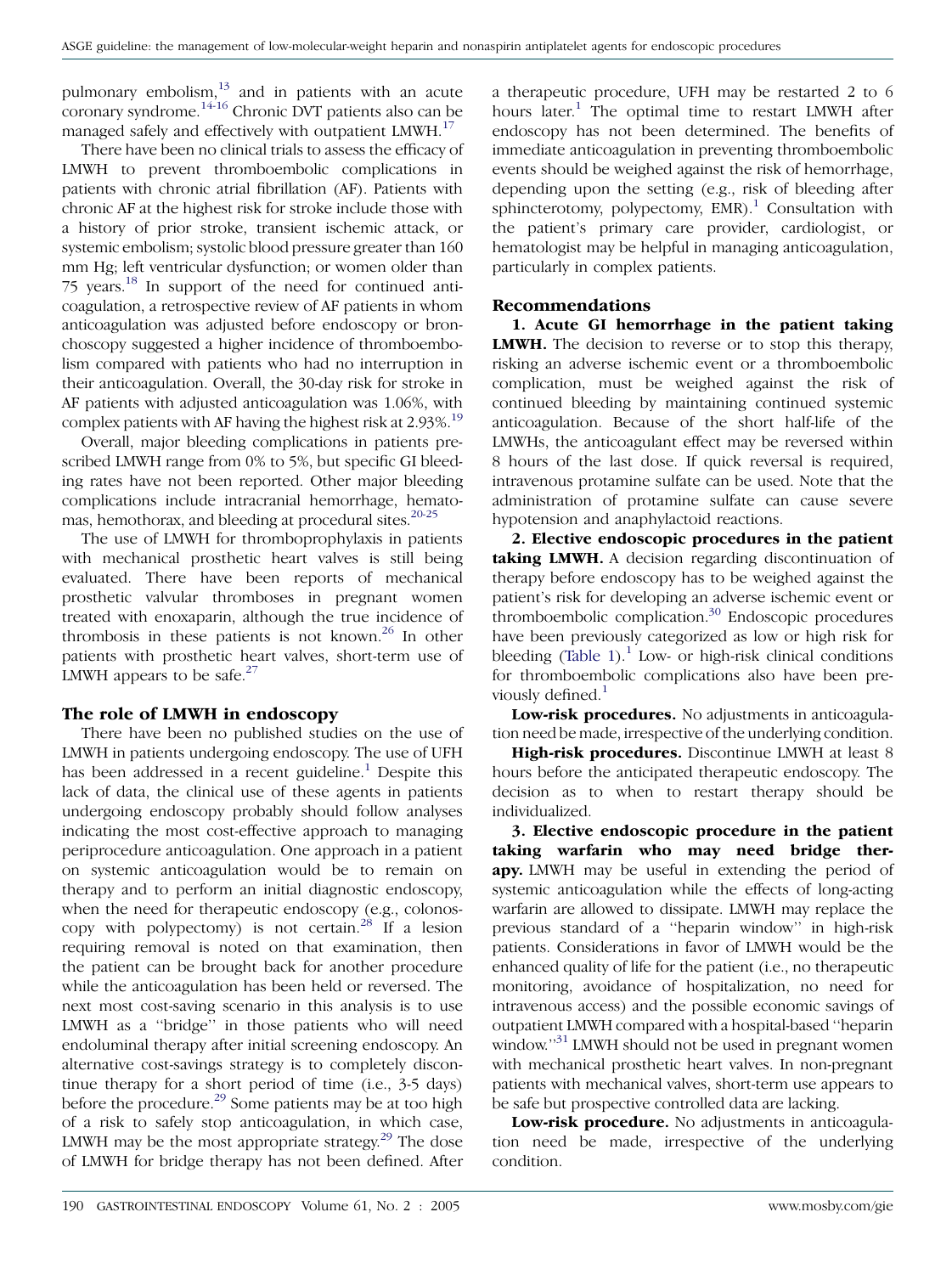<span id="page-2-0"></span>

| Management of LMWH in patients undergoing endoscopic procedures       |                                                                                                                                                                                                                                           |
|-----------------------------------------------------------------------|-------------------------------------------------------------------------------------------------------------------------------------------------------------------------------------------------------------------------------------------|
| Procedure risk                                                        | Recommendation                                                                                                                                                                                                                            |
| High                                                                  | Consider discontinuation at least 8 h before<br>procedure                                                                                                                                                                                 |
| Low                                                                   | No change in therapy                                                                                                                                                                                                                      |
| Reinstitution of LMWH should be individualized.                       |                                                                                                                                                                                                                                           |
|                                                                       | Management of antiplatelet medication (clopidogrel or ticlopidine) in patients undergoing endoscopic procedures                                                                                                                           |
| Procedure risk                                                        | Recommendation                                                                                                                                                                                                                            |
| High                                                                  | Consider discontinuation 7-10 d before procedure                                                                                                                                                                                          |
| Low                                                                   | No change in therapy                                                                                                                                                                                                                      |
|                                                                       | Patients on combination therapy (e.g., clopidogrel and aspirin) may be at an additional increased risk of bleeding.                                                                                                                       |
|                                                                       | For acute GI hemorrhage in the patient on clopidogrel or ticlopidine, the decision to transfuse platelets should be individualized,<br>usually weighing the risk of an acute cardiovascular event against the risk of continued bleeding. |
| Reinstitution of clopidogrel or ticlopidine should be individualized. |                                                                                                                                                                                                                                           |
| <b>Procedure risk</b>                                                 |                                                                                                                                                                                                                                           |
| High-risk procedures                                                  | Low-risk procedures                                                                                                                                                                                                                       |
| Polypectomy                                                           | Diagnostic                                                                                                                                                                                                                                |
| Biliary sphinterotomy                                                 | EGD $\pm$ biopsy                                                                                                                                                                                                                          |
| Pneumatic or bougie dilation                                          | Flexible sphincterotomy $\pm$ biopsy                                                                                                                                                                                                      |
| PEG placement                                                         | Colonoscopy $\pm$ biopsy                                                                                                                                                                                                                  |
| <b>EUS-guided FNA</b>                                                 | ERCP without endoscopic<br>sphincterotomy                                                                                                                                                                                                 |
| Laser ablation and coagulation                                        | Biliary/pancreatic stent without<br>endoscopic sphincterotomy                                                                                                                                                                             |
| Treatment of varices                                                  | <b>EUS without FNA</b>                                                                                                                                                                                                                    |
|                                                                       | Enteroscopy                                                                                                                                                                                                                               |

High-risk procedure. Discontinue warfarin 3 to 5 days before the procedure and concomitantly begin administering LMWH. Consider using dose ranges as for the treatment of patients with acute DVT (e.g., enoxaparin 1 mg/kg subcutaneously every 12 hours). Discontinue LMWH for at least 8 hours before the therapeutic endoscopy. The decision as to when to restart therapy should be individualized.

#### NONASPIRIN ANTIPLATELET AGENTS

Antiplatelet agents are used in the management of coronary artery disease, stroke, and peripheral vascular disease. These are drugs that inhibit platelet activation, adhesion, or aggregation. They include aspirin and nonaspirin NSAIDs, the thienopyridines (clopidogrel and ticlopidine), dipyridamole, and the platelet GP IIb/IIIa receptor inhibitors.<sup>[32,33](#page-5-0)</sup>

There are no published trials primarily designed to assess the effects of newer antiplatelet agents in patients undergoing endoscopy. Aspirin and other NSAIDs may be continued in patients undergoing endoscopy in the absence of a preexisting bleeding disorder. $<sup>1</sup>$  $<sup>1</sup>$  $<sup>1</sup>$  The decision</sup> to continue the newer antiplatelet drugs needs to be based on their effect in reducing cardiovascular, ischemic stroke, and peripheral vascular morbidity and mortality vs. their effect on increasing periprocedural bleeding complications.

# Pharmacology

Clopidogrel (Plavix; Bristol-Myers Squibb Company, New York, NY) and ticlopidine (Ticlid; Roche Laboratories, Nutley, NJ) selectively inhibit adenosine diphosphate (ADP) induced platelet aggregation,  $34,35$  They act by inhibiting the binding of ADP to P2 receptors, and the subsequent ADP-mediated activation of the GP IIb/IIIa receptor. Ticlopidine has more significant side effects than clopidogrel (e.g., severe neutropenia, thrombotic thrombocytopenic purpura).[33,35](#page-5-0) Platelet inhibition induced by clopidogrel and ticlopidine takes several days to develop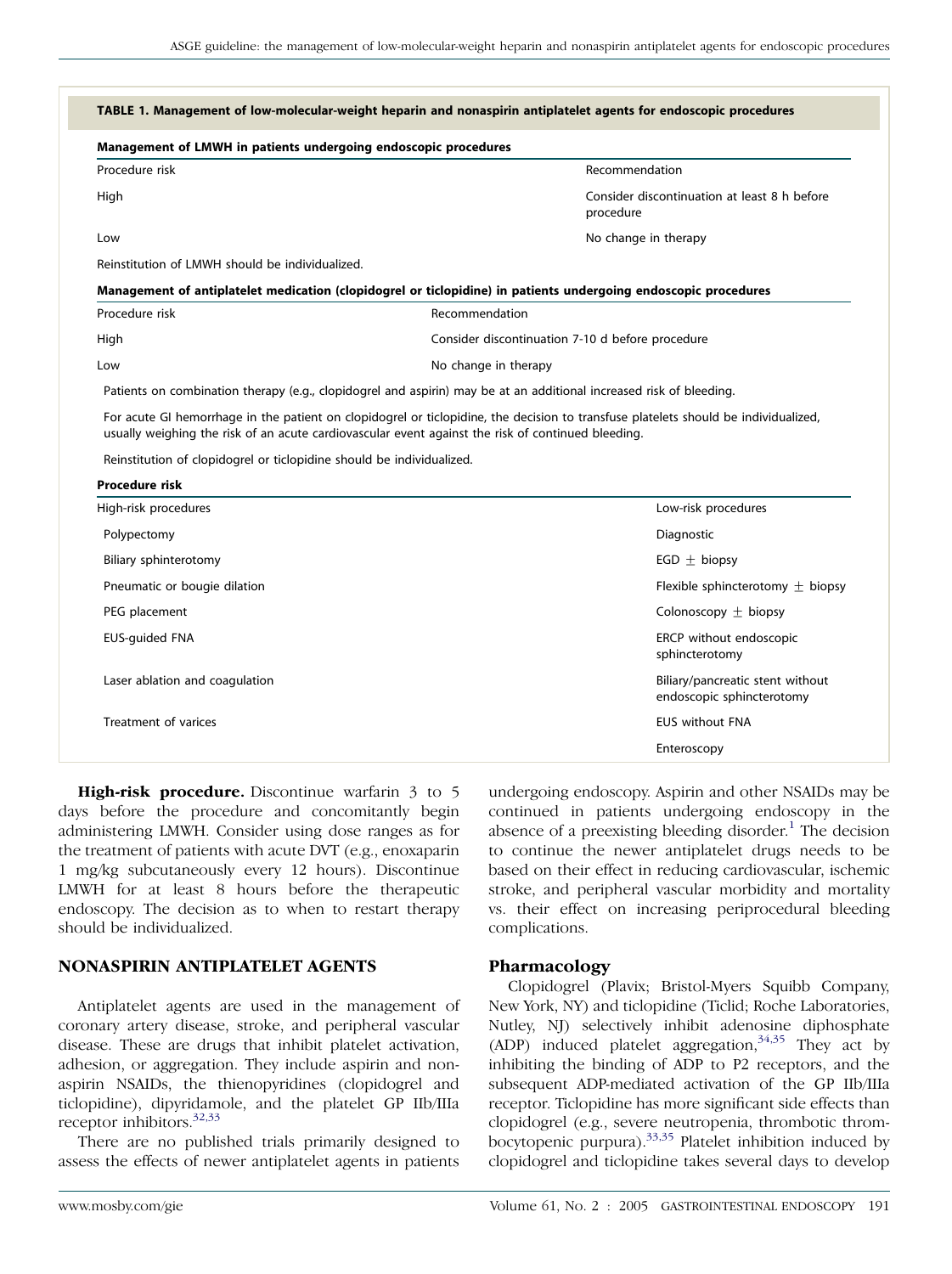and reaches a maximum of 40% to 60% inhibition of ADP-induced aggregation after 3 to 5 days.<sup>[35](#page-5-0)</sup> Bleeding time is prolonged and reaches a maximum at  $3$  to 7 days.<sup>[35](#page-5-0)</sup> Recovery of platelet function occurs over 3 to 5 days after the drug is discontinued, but some antiplatelet action may persist for 7 to 10 days, corresponding to the life span of a circulating platelet.<sup>[34,35](#page-5-0)</sup> The active metabolite of clopidogrel has not been identified. Dipyridamole is a phosphodiesterase inhibitor and a weak antiplatelet agent that inhibits uptake of adenosine.<sup>[36](#page-5-0)</sup> A dipyridamoleaspirin combination (Aggrenox; Boehringer Ingelheim Corporation, Ridgefield, Conn) is available. $3$ 

The final common pathway to platelet aggregation is the GP IIb/IIIa receptor, which binds fibrinogen and other adhesive proteins that bridge adjacent platelets.<sup>[38](#page-5-0)</sup> The GP IIb/IIIa receptor antagonists are intravenously administered drugs given as a bolus followed by a continuous infusion.<sup>[33](#page-5-0)</sup> There are two classes of these drugs, based on molecular size.<sup>[33,39](#page-5-0)</sup> Abciximab (ReoPro; Eli Lilly and Company, Indianapolis, Ind) is a monoclonal antibody, whereas the other drugs are smaller competitive inhibitors of the GP IIb/IIIa receptor: the peptide receptor antagonist eptifibatide (Integrilin; Key Pharmaceuticals, Sydney, Australia) and the nonpeptide receptor antagonist tirofiban (Aggrastat; Merck & Co., Inc., Whitehouse Station, NJ). Estimated duration of action after stopping intravenous infusions are 24 hours for abciximab and 4 hours for eptifibatide and tirofiban. The antiplatelet effects may be partially reversed by platelet infusions or desmopressin (DDAVP; Aventis Pharmaceuticals Inc., Bridgewater, NJ).<sup>[39-41](#page-5-0)</sup>

## Clinical trials and bleeding complications

Clopidogrel and ticlopidine. Clopidogrel has indications for use in reducing thrombotic events in patients with recent myocardial infarction, recent stroke, or established peripheral arterial disease, as well as for patients with acute coronary syndrome and for those who undergo percutaneous coronary intervention (PCI), espe-cially stent placement.<sup>[42-44](#page-5-0)</sup>

A major side effect of clopidogrel and ticlopidine is bleeding. Unlike aspirin, which affects the GI mucosa, a short-term endoscopic study in normal volunteers showed no development of mucosal damage.<sup>[45](#page-5-0)</sup> However, the addition of clopidogrel to naproxen treatment increased fecal blood loss.[46](#page-5-0) Results from clinical trials provide estimates of the risk of hemorrhage in clinical use. In one clinical trial, $47$  hemorrhagic complications occurred in 1.8% of patients who received aspirin alone, 6.2% who received aspirin and warfarin, and 5.5% who received aspirin and ticlopidine. In the CAPRIE (Clopidogrel versus Aspirin in Patients at Risk of Ischemic Events) trial,  $42$  the rate of severe GI bleeding was somewhat less with clopidogrel than with aspirin (0.5% vs. 0.7%), while the reported rate of any GI hemorrhage for patients receiving clopidogrel was 2.0% vs. aspirin at 2.7%. In the CURE (Clopidogrel in unstable angina to prevent recurrent

events) trial, $^{43}$  $^{43}$  $^{43}$  clopidogrel plus aspirin was associated with an increased risk of major GI bleeding (1.3%) compared with 0.7% for placebo plus aspirin (for ulcers, 0.4% vs. 0.3%). Clopidogrel and ticlopidine should be used with caution in patients who may be at increased risk of bleeding because of underlying GI pathology. Combining therapy with other antiplatelet agents with a different mechanism of action or with standard anticoagulant drugs also may lead to an increased risk of bleeding.

**Dipyridamole.** The most accepted use for dipyridamole at present is in the secondary prevention of stroke. While somewhat effective as monotherapy, the greatest efficacy is achieved in combination with aspirin.<sup>[48,49](#page-5-0)</sup> Dipyridamole does not appear to increase the risk of bleeding, including in those who are also taking aspi- $\text{rin.}^{33,48,50}$  $\text{rin.}^{33,48,50}$  $\text{rin.}^{33,48,50}$ 

GP IIb/IIIa inhibitors. The GP IIb/IIIa inhibitors are intravenous drugs approved for use in acute coronary syndrome and PCI. $39$  Significant clinical benefits in decreasing the end points of myocardial infarction, death, or the need for target vessel revascularization compared with conventional therapy of heparin and aspirin were seen in patients undergoing PCI and, to a lesser extent, for patients with acute coronary syndrome. $33,51-54$  Recent American College of Cardiology/American Heart Association guidelines for the management of unstable angina and non-ST-segment elevation myocardial infarction<sup>[55](#page-5-0)</sup> recommend a GP IIb/IIIa inhibitor (in addition to aspirin and heparin or LMWH) in patients in whom an interventional approach is planned. Current practice frequently also involves the use of clopidogrel (quadruple therapy).

All GP IIb/IIIa inhibitors increase the risk of bleeding, most commonly at arterial access sites.<sup>[38](#page-5-0)</sup> Recent trials suggest a modest increase of bleeding from 0.4% to 1.0% for placebo to 1.3% to 1.9% for GP IIb/IIIa inhibitor recipients.[55-56](#page-5-0)

#### Recommendations

There are no published studies regarding the safety of endoscopic procedures in the setting of these antiplatelet agents. The following recommendations are based on their pharmacology and known clinical effects.

1. Acute GI hemorrhage in the patient taking clopidogrel or ticlodipine. Clopidogrel or ticlodipine should be discontinued. The decision to reverse the antiplatelet effect, risking ischemic consequences, must be weighed against the risk of continued bleeding by maintaining the state of impaired platelet aggregation. If quick reversal is required, platelet transfusion may be appropriate.

2. Elective endoscopic procedures in the patient taking clopidogrel or ticlopidine. A decision regarding discontinuation of therapy before endoscopy has to be weighed against the patient's risk for developing an adverse ischemic event, including coronary stent occlusion. Endoscopic procedures previously have been categorized as low risk or high risk for bleeding [\(Table 1](#page-2-0)).<sup>1</sup>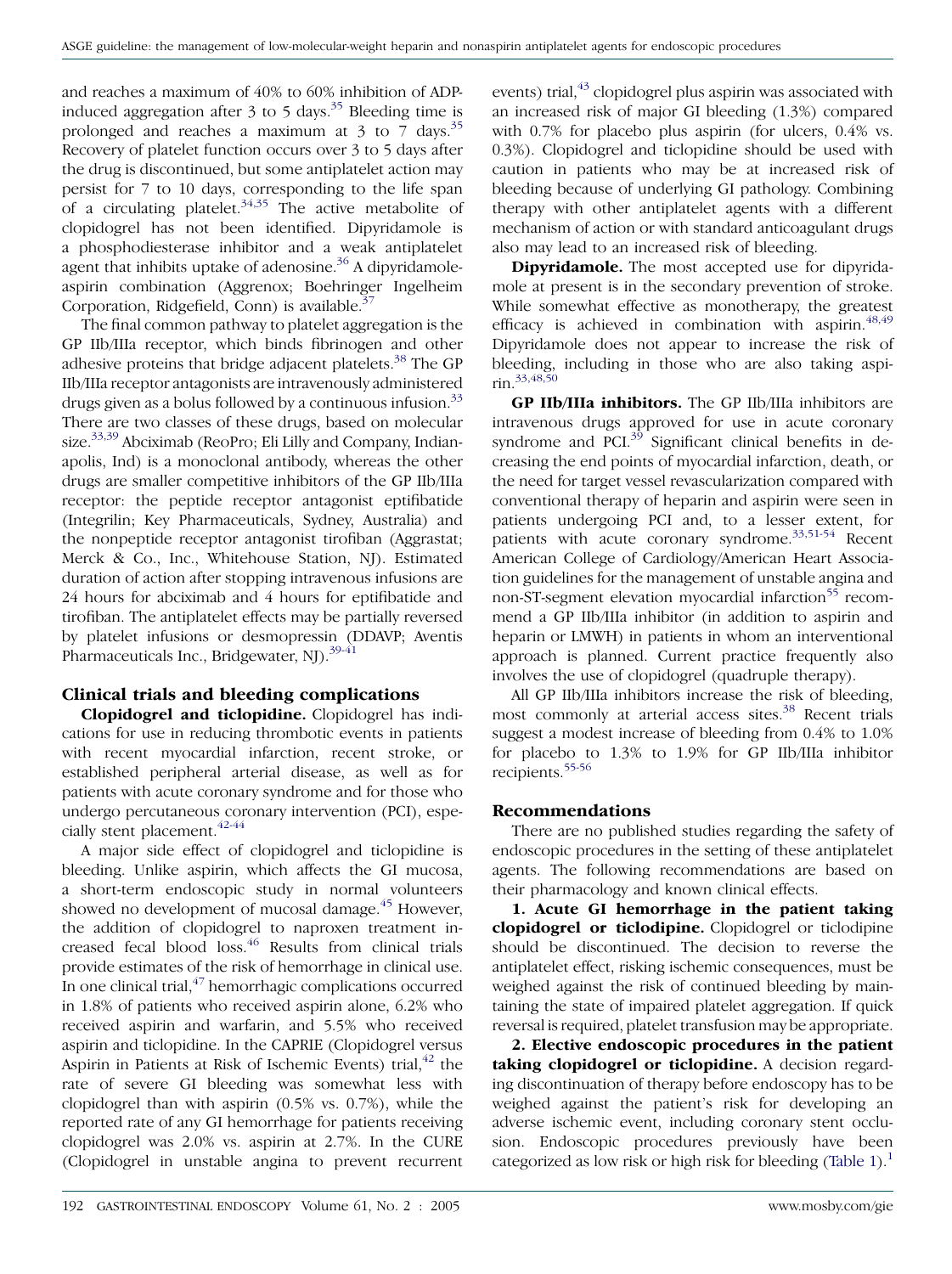<span id="page-4-0"></span>Low-risk procedures. No adjustments in the antiplatelet regimen need to be made.

High-risk procedures. Whether to discontinue these agents has not been determined. If discontinued, they should be stopped 7 to 10 days before the procedure. Because of the slow onset of action, it may be appropriate to restart the drug the following day. In patients who receive clopidogrel plus aspirin, consider reversion to a single agent (preferably aspirin) before elective endoscopy.

3. Patients taking dipyridamole. In the absence of a preexisting bleeding disorder, endoscopic procedures may be performed in patients who take dipyridamole or combination dipyridamole-aspirin in standard doses. However, the safety in patients undergoing high-risk procedures is unknown.

4. Patients taking a GP IIb/IIIa inhibitor. Patients being considered for elective endoscopy are not typically exposed to this class of drug. For patients requiring emergency endoscopy for acute GI hemorrhage, the GP IIb/IIIa infusion should be discontinued. Eptifibatide and tirofiban have a relatively short duration, of about 4 hours of action, whereas abciximab may last up to 24 hours. Transfusion of platelets or use of DDAVP may play a role in the setting of major bleeding.

#### SUMMARY

For the following points: (A), prospective controlled trials;  $(B)$ , observational studies;  $(C)$ , expert opinion.

- LMWH and nonaspirin antiplatelet drugs are effective in the prevention and the treatment of thromboembolic disease. (A)
- LMWH and nonaspirin antiplatelet drugs are associated with an increased risk of bleeding (except dipyridamole) (A); these should be discontinued in the setting of acute GI bleeding. (C)
- The decision to discontinue these drugs must balance the bleeding risk against the risk of a thromboembolic event.  $(C)$
- For low-risk procedures, these drugs may be continued.  $(C)$
- For high-risk procedures, LMWH should be discontinued at least 8 hours before the procedure. (C)
- For clopidogrel or ticlopidine, there are insufficient data, but, if discontinued, the drug should be withheld for 7 to 10 days. (C)
- Dipyridamole may be continued.  $(C)$
- LMWH may be used as a bridge before endoscopy in patients who require anticoagulation in whom warfarin cannot be safely discontinued. (C)
- LMWH should not be used in pregnant women with mechanical prosthetic heart valves. (B)
- In nonpregnant patients with mechanical valves, shortterm use appears to be safe  $(B)$ ; however, prospective controlled data are lacking.

#### **REFERENCES**

- 1. Eisen GM, Baron TH, Dominitz JA, Faigel DO, Goldstein JL, Johanson JF, et al. Guidelines on the management of anticoagulation and antiplatelet therapy for endoscopic procedures. Gastrointest Endosc 2002;55:775-9.
- 2. Hirsh J, Warkentin TE, Shaughnessy SG, Anand SS, Halperin JL, Raschke R, et al. Heparin and low-molecular-weight heparin: mechanisms of action, pharmacokinetics, doing, monitoring, efficacy, and safety. Chest 2001;119(1 Suppl):64S-94S.
- 3. Weitz JI. Low-molecular-weight heparins. N Engl J Med 1997;337: 688-98.
- 4. Warkentin TE, Levine MN, Hirsch J, Horsewood P, Roberts RS, Tech M, et al. Heparin-induced thrombocytopenia in patients treated with lowmolecular-weight heparin or unfractionated heparin. N Engl J Med 1995;332:1330-5.
- 5. Leclerc JR, Geerts WH, Desjardins L, Laflamme GH, Esperance B, Demers C, et al. Prevention of venous thromboembolism after knee arthoplasty. A randomized, double-blind trial comparing enoxaparin with warfarin. Ann Intern Med 1996;124:619-26.
- 6. Hull RD, Pineo GF, Francis C, Bergvist D, Fellenius C, Soderberg K, et al. Low-molecular-weight heparin prophylaxis using dalteparin in close proximity to surgery vs warfarin in hip arthroplasty patients. Arch Intern Med 2000;160:2199-207.
- 7. Bergqvist D, Agnelli G, Cohen AT, Eldor A, Nilsson PE, Moigne-Amrani A, et al. Duration of prophylaxis against venous thromboembolism with enoxaparin after surgery for cancer. N Engl J Med 2002;346: 975-80.
- 8. Meyer G, Marjanovic Z, Valcke J, Lorcerie B, Gruel Y, Solal-Celigny P, et al. Comparison of low-molecular-weight heparin and wafarin for the secondary prevention of venous thromboembolism in patients with cancer. A randomized controlled trial. Arch Intern Med 2002;162: 1729-35.
- 9. Samama MM, Cohen AT, Darmon JY, Desjardins L, Eldor A, Janbon C, et al. A comparison of enoxaparin with placebo for the prevention of venous thromboembolism in acutely ill medical patients. N Engl J Med 1999;341:793-800.
- 10. Kleber F, Witt C, Vogel G, Koppenhagen K, Schomaker U, Flosbach CW. Randomized comparison of enoxaparin with unfractionated heparin for the prevention of venous thromboembolism in medical patients with heart failure or severe respiratory disease. Am Heart J 2003;145: 614-21.
- 11. Gould MK, Dembitzer AD, Doyle RL, Hastie TJ, Garber AM. Lowmolecular-weight heparins compared with unfractionated heparin for treatment of acute deep venous thrombosis. A meta-analysis of randomized, controlled trials. Ann Intern Med 1999;130:800-9.
- 12. Merli G, Spiro TE, Olsson C, Abildgaard U, Davidson BL, Eldor A, et al. Subcutaneous enoxaparin once or twice daily compared with intravenous unfractionated heparin for treatment of venous thromboembolic disease. Ann Intern Med 2001;134:191-202.
- 13. Hull RD, Raskob GE, Brant RF, Pineo GF, Elliot G, Stein PD, et al. Lowmolecular-weight heparin vs heparin in the treatment of patients with pulmonary embolism. Arch Intern Med 2000;160:229-36.
- 14. Antman EM, McCabe CH, Gurfinkel EP, Turpie AGG, Bernink PJLM, Salein D, et al. Enoxaparin prevents death and cardiac ischemic events in unstable angina/non-Q-wave myocardial infarction. Results of the Thrombolysis in Myocardial Infarction (TIMI) II B Trial. Circulation 1999; 100:1593-601.
- 15. Berkowitz SD, Stinnett S, Cohen M, Fromell GJ, Bigonzi F. Prospective comparison of hemorrhagic complications after treatment with enoxaparin versus unfractionated heparin for unstable angina pectoris or non-ST-segment elevation acute myocardial infarction. Am J Cardiol 2001;88:1230-4.
- 16. Cohen M, Theroux P, Borzak S, Frey MJ, White HD, Van Mieghem W, et al. Randomized double-blind safety study of enoxaparin versus unfractionated heparin in patients with non-ST-segment elevation